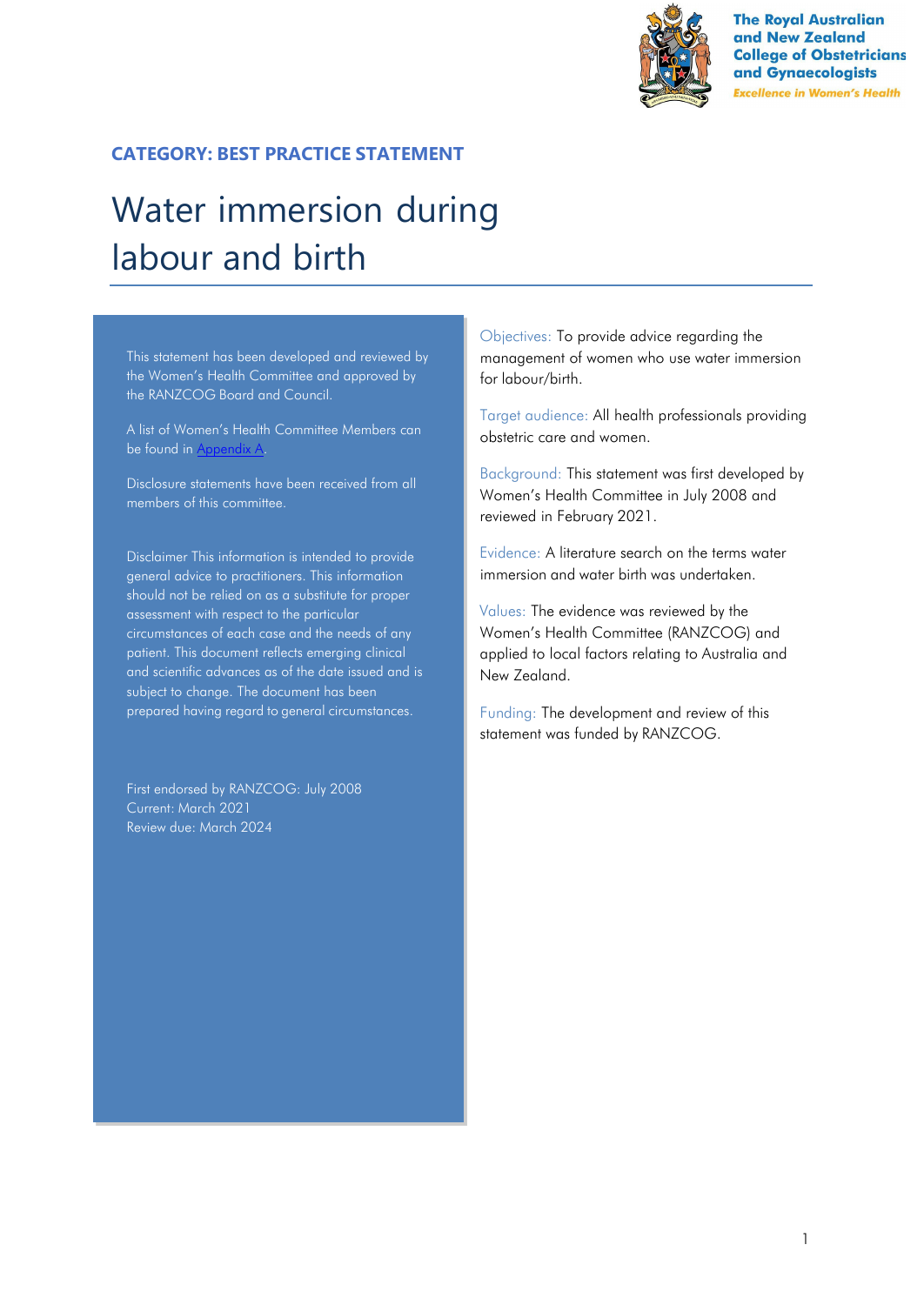# **Table of contents**

| 1. |                                                                                                  |  |
|----|--------------------------------------------------------------------------------------------------|--|
| 2. |                                                                                                  |  |
| 3. |                                                                                                  |  |
|    | 4.1 What is the current research in relation to water immersion in the first stage of labour?  4 |  |
|    |                                                                                                  |  |
|    |                                                                                                  |  |
|    |                                                                                                  |  |
|    | 3.5                                                                                              |  |
|    |                                                                                                  |  |
|    |                                                                                                  |  |
|    |                                                                                                  |  |
|    |                                                                                                  |  |
|    |                                                                                                  |  |
|    |                                                                                                  |  |
|    |                                                                                                  |  |
|    |                                                                                                  |  |
| 5. |                                                                                                  |  |
| 6. |                                                                                                  |  |
| 7. |                                                                                                  |  |
| 8. |                                                                                                  |  |
|    |                                                                                                  |  |
|    | Appendix B Overview of the development and review process for this statement 10                  |  |
|    |                                                                                                  |  |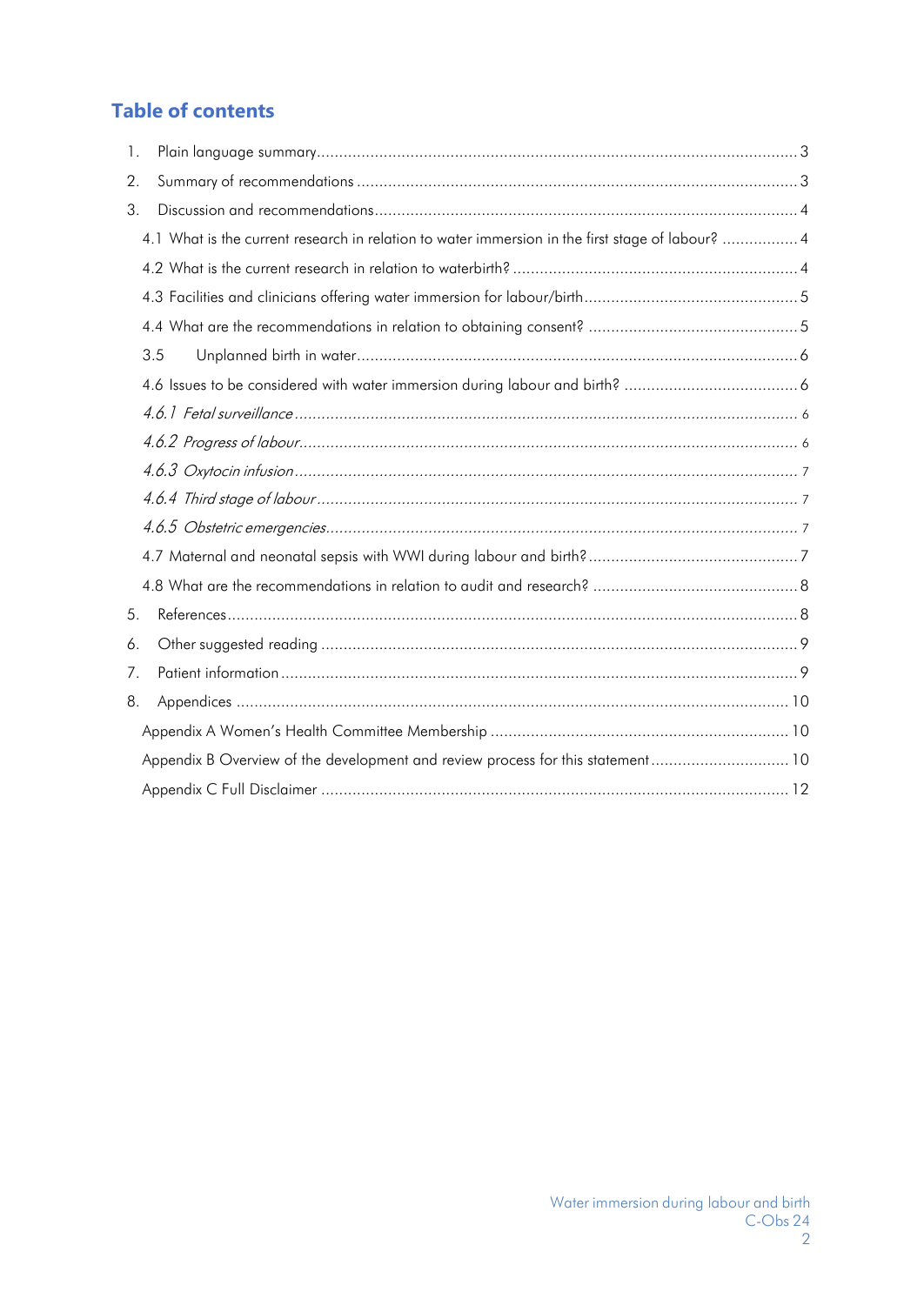# <span id="page-2-0"></span>**1. Plain language summary**

The use of warm water during labour is favoured by many women as a form of relaxation and analgesia. It appears that water immersion during first stage labour and/or birth may offer some benefits to the woman that includes less use of regional analgesia and increased maternal satisfaction.<sup>1,2</sup>

The woman's wishes should be respected within the framework of safety and clinical guidelines. Where labour and birth in water is able to be supported, the maternity unit should be able to provide best practice physical structures and systems, staffed by appropriately trained personnel and with timely access to high level obstetric and neonatal facilities.

# <span id="page-2-1"></span>**2. Summary of recommendations**

| Recommendation 1                                                                                                                                                                                                                                                                                                    | Grade                             |
|---------------------------------------------------------------------------------------------------------------------------------------------------------------------------------------------------------------------------------------------------------------------------------------------------------------------|-----------------------------------|
| Facilities that plan to offer immersion during labour and waterbirth need<br>to establish protocols for candidate selection; infection control and work<br>health and safety procedures; and exclusion criteria including<br>recommending women leave the water if urgent maternal or fetal<br>compromise develops. | Consensus-based<br>recommendation |
| <b>Recommendation 2</b>                                                                                                                                                                                                                                                                                             | Grade                             |
| Clinicians attending women who are labouring and birthing in water<br>must have appropriate training and demonstrated competence in the<br>management of women undergoing water immersion and in the conduct<br>of a waterbirth and be familiar with related clinical practice guidelines.                          | Consensus-based<br>recommendation |
| <b>Recommendation 3</b>                                                                                                                                                                                                                                                                                             | Grade                             |
| Women should receive information about both labour and birth in water<br>antenatally including the benefits and risks to enable the woman to<br>make an informed choice. These plans need to be clearly documented<br>in the woman's birthing plan and clinical record.                                             | Consensus-based<br>recommendation |
| <b>Recommendation 4</b>                                                                                                                                                                                                                                                                                             | Grade                             |
| Women requiring continuous electronic fetal monitoring (CEFM) during<br>labour may utilise water immersion, provided that adequate telemetry<br>equipment is available.                                                                                                                                             | Consensus-based<br>recommendation |
| Recommendation 5                                                                                                                                                                                                                                                                                                    | Grade                             |
| Staff must be trained in and have practised obstetric emergency<br>management under simulation in the correct procedure to assist the<br>woman to leave the water in an emergency situation and to manage the<br>emergency appropriately.                                                                           | Consensus-based<br>recommendation |
| Recommendation 6                                                                                                                                                                                                                                                                                                    | Grade                             |
| Regular (at least annually) audits should be conducted in units offering<br>water immersion in labour and birth in water.                                                                                                                                                                                           | Consensus-based<br>recommendation |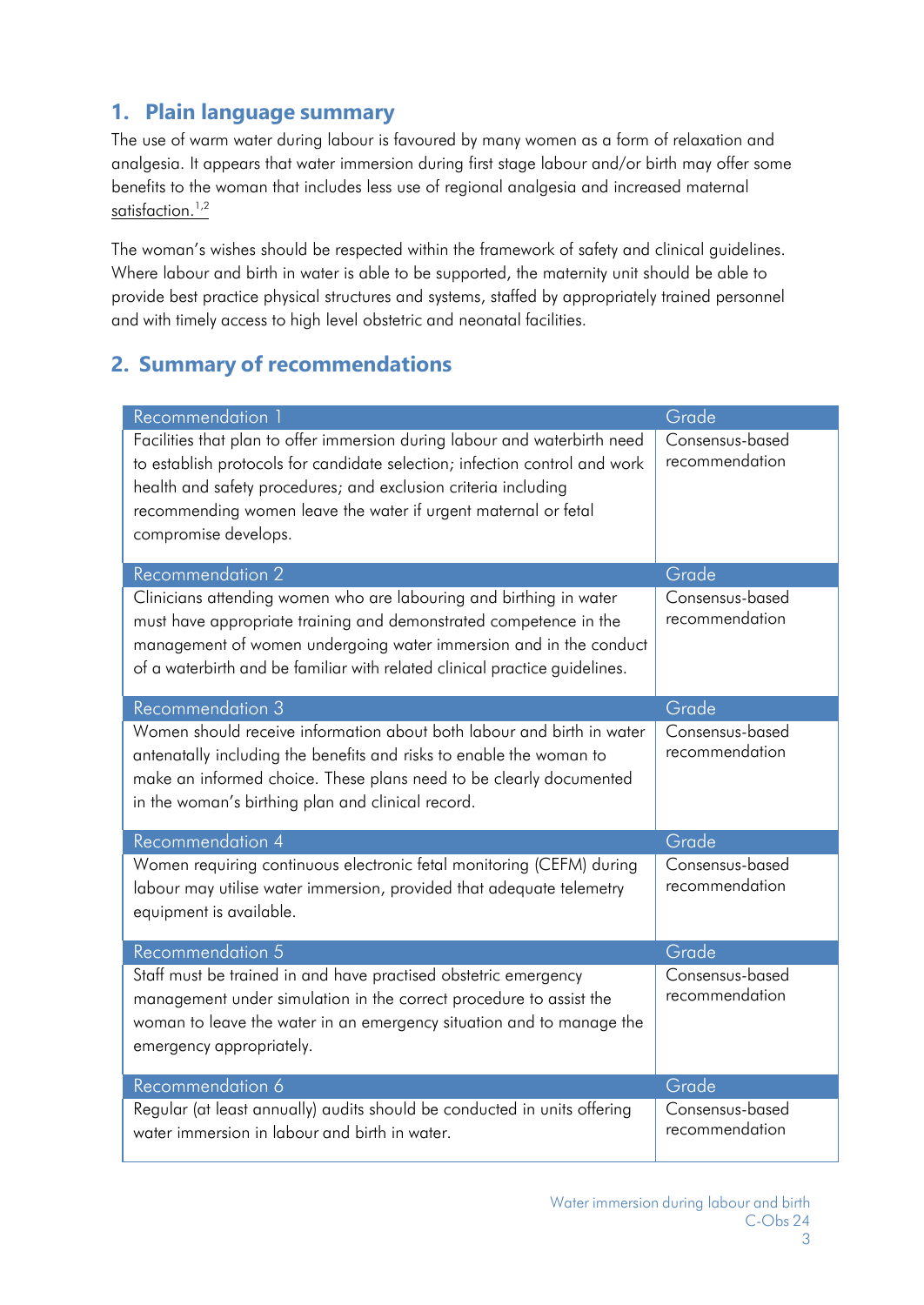# <span id="page-3-0"></span>**3. Discussion and recommendations**

#### 4.1 What is the current research in relation to water immersion in the first stage of labour?

A Cochrane review<sup>1</sup> provides the most recent international evidence on water immersion in labour and water birth.

The results showed that:

Water immersion during the first stage of labour was associated with a small reduction in the risk of using regional analgesia from 43% to 39% (RR 0.91, 95% CI 0.83 to 0.99, 5 trials, 2439 women, moderate-quality evidence).<sup>1</sup>

The review found little or no difference in the rates of spontaneous vaginal birth between the use of water immersion or not using water immersion (83% versus 82%, risk ratio (RR)1.01, 95% confidence interval (CI) 0.97 to 1.04, 6 trials, 2559 women, moderate-quality evidence); Instrumental vaginal birth (12% versus14%, RR 0.86, 95% CI 0.70 to 1.05, 6 trials, 2559 women, low-quality evidence); caesarean (5% versus 4%, RR 1.27, 95% CI 0.91to 1.79, 7 trials, 2652 women, low-quality evidence).<sup>1</sup>

There is insufficient evidence to determine the effect of water immersion in the first stage of labour on the estimated blood loss (mean difference (MD) -14.33 mL, 95% CI -63.03 to 34.37, 2 trials, 153 women, very low-quality evidence) and the incidence of third or fourth degree tears (3% versus 3%, RR 1.36, 95% CI 0.85 to 2.18, 4 trials, 2341 women, moderate-quality evidence).

#### <span id="page-3-1"></span>4.2 What is the current research in relation to waterbirth?

Concerns often raised regarding birth in water focus on fetal safety include respiratory difficulties and drowning. To date, there is no evidence of increased maternal, fetal or neonatal risk associated with water immersion, compared with labouring and giving birth on land.<sup>1,3</sup> Johnson's  $4,5$  review of the newborn respiratory physiology outlines that there are several protective mechanisms that prevent the baby from inhaling or gasping during a birth in water.

In relation to birth in water, the Cochrane review results showed that:

There is a growing body of evidence that reports on the safety and efficacy of labour and birth in water.

There were no clear differences between groups for normal vaginal birth (98% versus 97%, RR 1.02, 95% CI 0.96 to 1.08, 120 women, 1 trial, low-quality evidence); or instrumental vaginal birth (2% versus 2%, RR 1.00, 95% CI 0.06 to 15.62, 1 trial, 120 women, very low quality evidence); caesarean section (0% versus 2%; RR 0.33, 95% CI 0.01 to 8.0, 1 trial, 120 women, very low-quality evidence), and NICU admissions (8% versus 11%, RR 0.78, 95% CI 0.38 to 1.59, 2 trials, 291 women, very low-quality evidence).<sup>1</sup>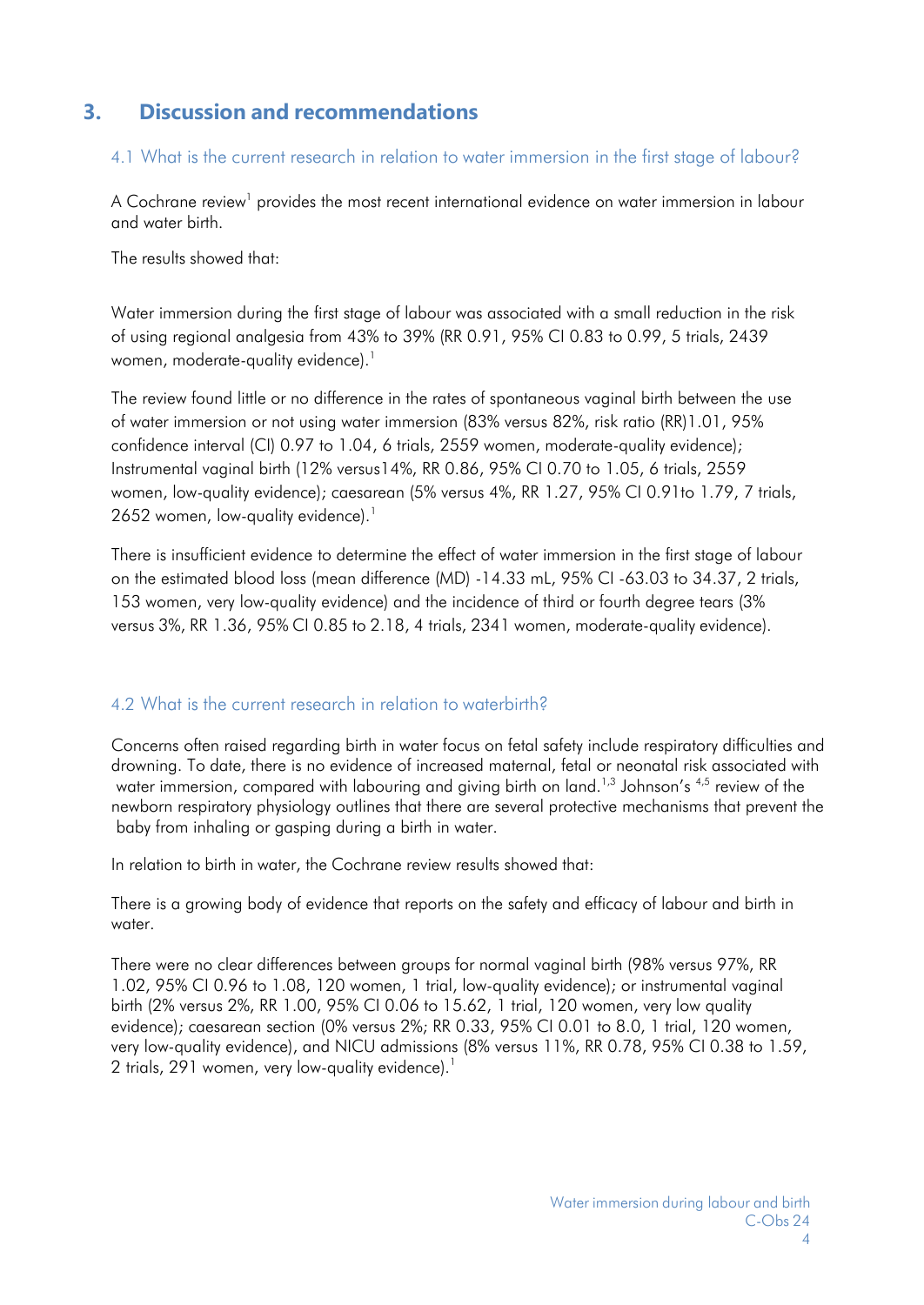For women choosing to give birth in water there was no evidence of increased adverse effects to the fetus/neonate or woman from labouring or giving birth in water.<sup>1</sup> Although there is no evidence of increased adverse outcomes related to water immersion/birth it

needs to be noted that the numbers in these studies are small, and thus have limited power to identify increased risks of uncommon perinatal outcomes. The authors concluded that due to clinical variability and heterogeneity within the studies, further research is required.<sup>1</sup>

## <span id="page-4-0"></span>4.3 Facilities and clinicians offering water immersion for labour/birth.

Facilities that plan to offer warm water immersion during labour and who facilitate birth in water need to establish protocols for candidate selection; infection control and work health and safety procedures; and exclusion criteria including moving women from the water if urgent maternal or fetal concerns or complications develop. The guidelines for candidate selection should take into consideration the full clinical picture and all associated risk factors.

Clinicians attending women who are labouring and birthing in water must have appropriate training and demonstrated competence in water immersion and birth and be familiar with the related clinical practice guidelines.

Waterbirth may remain outside a clinician's scope of practice due to lack of training. In the event that a clinician competent in waterbirth is not available to facilitate a woman's request to birth in water, it is recommended that the woman leave the water.

| Recommendation 1                                                                                                                                                                                                                                                                                                    | Grade                             |
|---------------------------------------------------------------------------------------------------------------------------------------------------------------------------------------------------------------------------------------------------------------------------------------------------------------------|-----------------------------------|
| Facilities that plan to offer immersion during labour and waterbirth need<br>to establish protocols for candidate selection; infection control and work<br>health and safety procedures; and exclusion criteria including<br>recommending women leave the water if urgent maternal or fetal<br>compromise develops. | Consensus-based<br>recommendation |
| <b>Recommendation 2</b>                                                                                                                                                                                                                                                                                             | Grade                             |
| Clinicians attending women who are labouring and birthing in water<br>must have appropriate training and demonstrated competence in the<br>management of women undergoing water immersion and in the conduct<br>of a waterbirth and be familiar with related clinical practice guidelines.                          | Consensus-based<br>recommendation |

## <span id="page-4-1"></span>4.4 What are the recommendations in relation to obtaining consent?

Women should receive information about both labour and birth in water antenatally including the benefits and risks to enable the woman to make an informed choice. These discussions and plans need to be clearly documented in the woman's birthing plan and clinical record.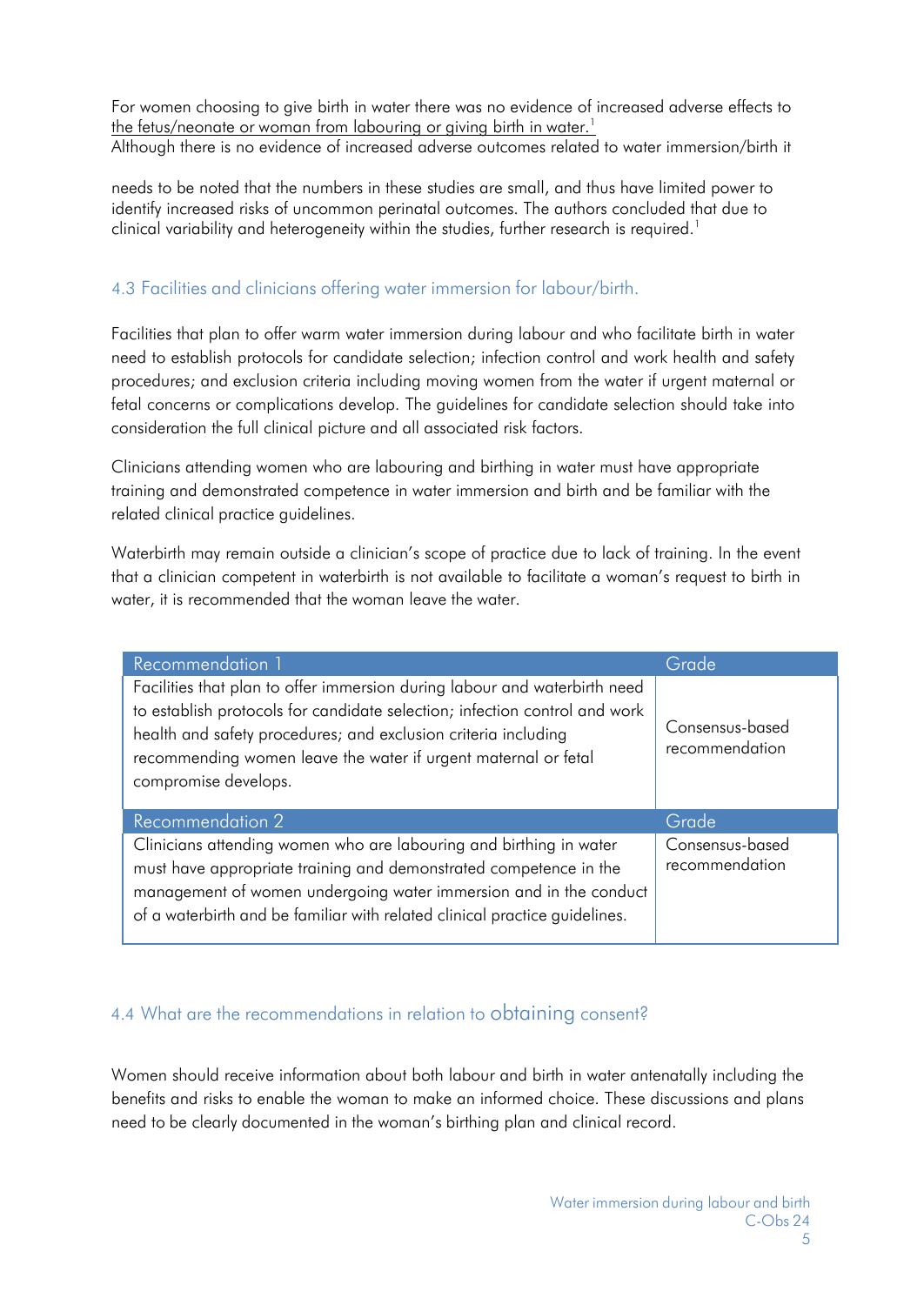| <b>Recommendation 3</b>                                               | Grade           |
|-----------------------------------------------------------------------|-----------------|
| Women should receive information about both labour and birth in water | Consensus-based |
| antenatally including the benefits and risks to enable the woman to   | recommendation  |
| make an informed choice. These plans need to be clearly documented    |                 |
| in the woman's birthing plan and clinical record.                     |                 |
|                                                                       |                 |

## <span id="page-5-0"></span>4.5 Unplanned birth in water

Women should be advised antenatally that they may be advised to leave the water if the clinicians have concerns for either her or her baby's well-being.

Women who wish to labour in water and birth out of the water should be assisted to do so by having arrangements to assist her leave the water to birth.

Nevertheless, a proportion of women will birth in water when that was not the prior intent, usually, but not always, as a result of rapid progress in the second stage.

The clinician supporting a woman undertaking water immersion in first stage labour should be prepared for the event of a woman giving birth in water even if this was not the woman's original intent.

#### <span id="page-5-1"></span>4.6 Issues to be considered with water immersion during labour and birth?

#### 4.6.1 Fetal surveillance

Fetal heart rate monitoring should be undertaken as per RANZCOG guidelines. Continuous electronic fetal monitoring (CEFM) is only possible using telemetry; where these facilities are not available fetal surveillance is limited to intermittent auscultation, usually with a handheld Doppler device. Women requiring continuous electronic fetal monitoring (CEFM) during labour may utilise water immersion, provided that adequate telemetry equipment is available.

| Recommendation 4                                                     | Grade           |
|----------------------------------------------------------------------|-----------------|
| Women requiring continuous electronic fetal monitoring (CEFM) during | Consensus-based |
| labour may utilise water immersion, provided that adequate telemetry | recommendation  |
| equipment is available.                                              |                 |

## <span id="page-5-2"></span>4.6.2 Progress of labour

Vaginal examination to assess the progress of labour may be performed under water if deemed necessary. However, this is dependent on acceptability to the woman and the clinician's ability to perform this procedure under these circumstances and the woman is usually asked to leave the water if findings are not certain. Water immersion should not be used as a reason to delay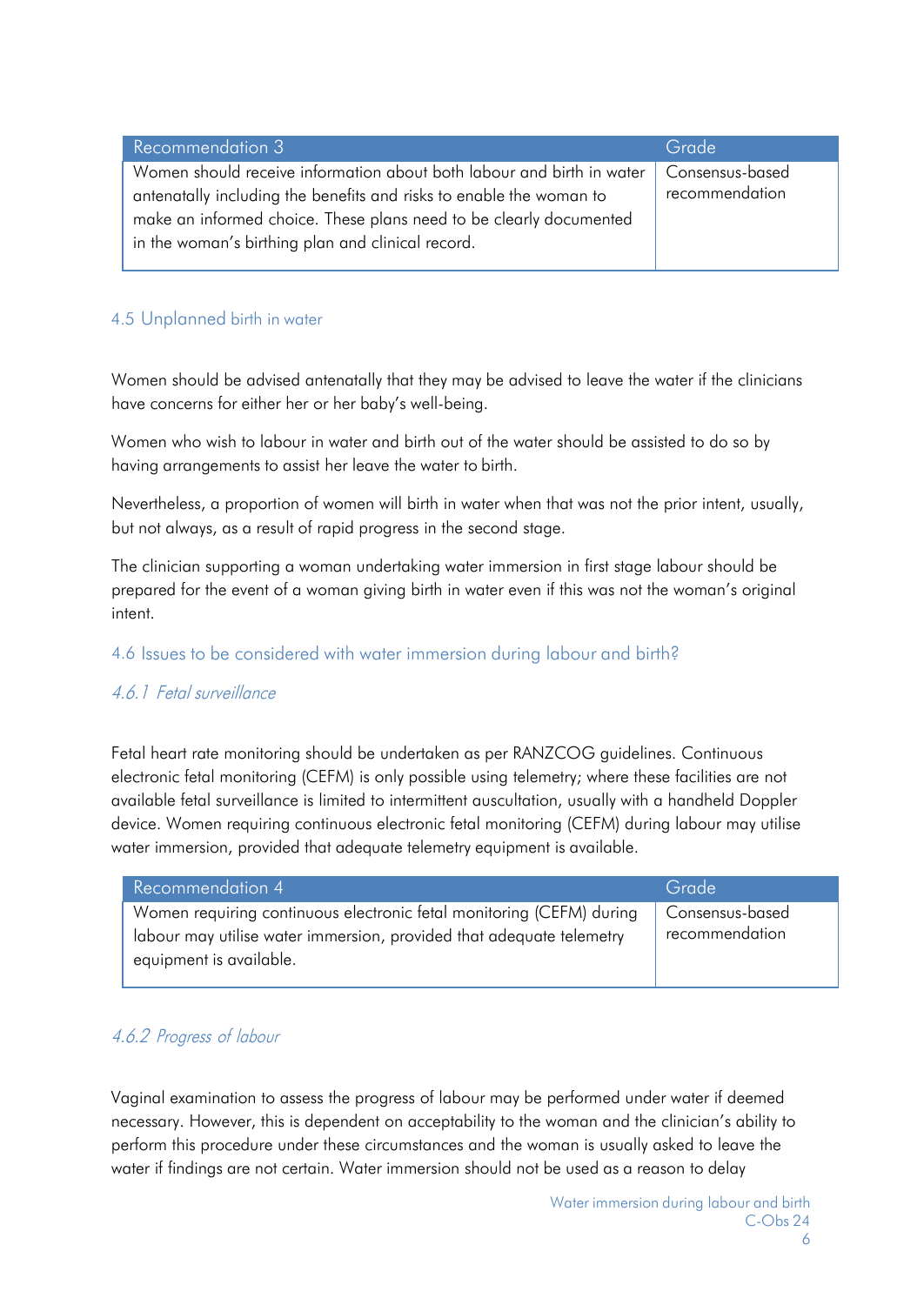procedures such as vaginal examination. There is no quality evidence attesting to the safety of vaginal examination whilst immersed in water.

### <span id="page-6-0"></span>4.6.3 Oxytocin infusion

Oxytocin augmentation of labour may not be possible (as CEFM is obligatory and telemetry may not be universally available).

## <span id="page-6-1"></span>4.6.4 Third stage of labour

There is also currently no reliable evidence that can be used to inform women regarding the benefits and risks of water immersion during the third stage of labour. Third stage is managed according to the clinical situation. Following physiological birth there is no evidence to suggest physiological third stage must be conducted out of the water. Clinicians should be alert to the increased difficulty in estimating blood loss within water and should assist the woman to exit the water if any concerns are present. For active management of third stage best practice suggests that the woman should be assisted to exit the birth pool/bath after birth in water to an environment where the management of third stage can be safely performed, where she can have skin to skin contact and breastfeed her baby, and where an accurate estimation of blood loss can be performed.

## <span id="page-6-2"></span>4.6.5 Obstetric emergencies

- In the rare case of obstetric emergencies (e.g. shoulder dystocia and maternal collapse) it is essential that the woman is removed from the water as quickly as possible. These emergencies cannot be safely managed when the woman is immersed in water.
- Staff must be trained in and have practised obstetric emergency management under simulation in the correct procedure to assist the woman to leave the water in an emergency situation.
- Emergency clinical scenarios can be associated with substantive work health and safety issues. Significant hazards exist when trying to transfer a woman rapidly from a birthing pool/bath onto a bed, particularly when flooring can be wet and slippery, and the woman compromised or unconscious. Electrically powered hoists are essential in such a setting in order to minimise risks to the woman and attending staff and should form part of local policies and protocols.

| <b>Recommendation 5</b>                                              | Grade           |
|----------------------------------------------------------------------|-----------------|
| Staff must be trained in and have practised obstetric emergency      | Consensus-based |
| management under simulation in, the correct procedure to assist the  | recommendation  |
| woman to leave the water in an emergency situation and to manage the |                 |
| emergency appropriately.                                             |                 |
|                                                                      |                 |

## <span id="page-6-3"></span>4.7 Maternal and neonatal sepsis with WWI during labour and birth?

Contamination of the water with enteric bacteria is inevitable and cases of neonatal and maternal sepsis can logically be expected on first principles. However, it is unlikely that high level evidence of a causal relationship will become available due to limitations on the power of studies that can be undertaken in such a setting. Whilst the Cochrane meta-analysis in 2018 showed no significant differences in neonatal infection rates compared with conventional labour and birth, there are no adequately powered prospective studies addressing this issue. It is considered imperative that audit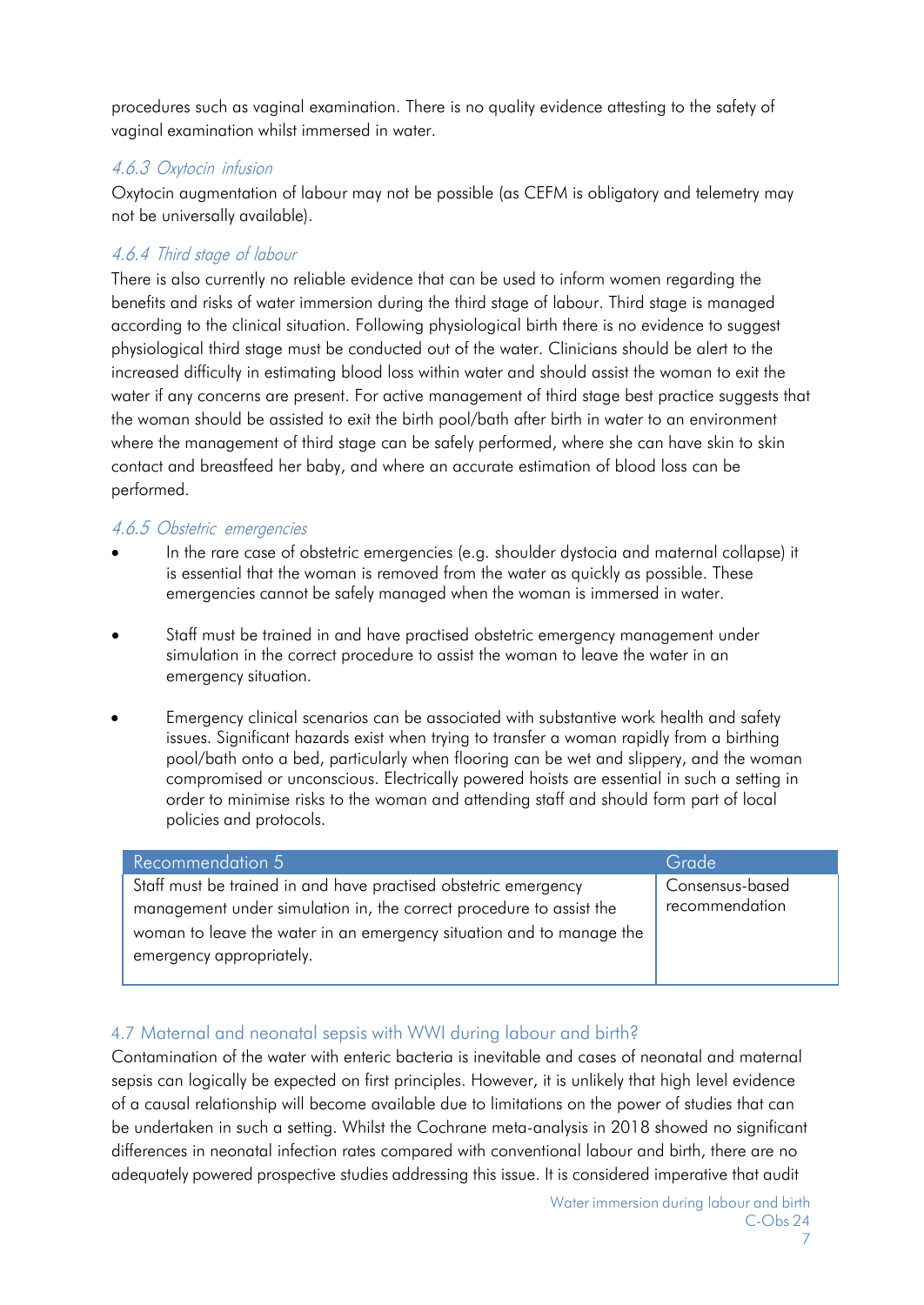within units offering water immersion in labour/birth include careful collection of data relating to maternal and neonatal sepsis.

Positive Group B Streptococcus (GBS) vaginal swabs during pregnancy are not a primary contraindication for water immersion provided that antibiotics guidelines are adhered to.<sup>6</sup> Women with ruptured membranes for more than 18 hours may utilise immersion in water during labour and birth provided that the recommended intravenous antibiotics are administered.<sup>6,7</sup>

#### <span id="page-7-0"></span>4.8 What are the recommendations in relation to audit and research?

It is incumbent on any facility offering water immersion for labour and/or birth to carefully collect and scrutinise appropriate audit data in a peer review setting. These audits should include collection of data relating to the various maternal outcomes such as use of alternative analgesia, length of labour and maternal intervention rates and neonatal outcomes such as unexpected nursery admission. Audits should form part of regular review alongside other maternal and neonatal outcome measures. Additionally, evaluation should be conducted to ensure adherence to published water immersion/birth guidelines. In addition to the various measures of maternal and neonatal outcomes, given the lack of high-quality data with which to advise women on this issue, further research is needed. It is imperative that all such research is adequately powered, appropriately structured and registered, randomised and is analysed according to intention to treat. Issues addressed should include maternal well-being, birth outcomes, incidence of obstetric and neonatal emergencies, rates of neonatal admission to special care nursery and maternal satisfaction.

| Recommendation 6                                                         | Grade                             |
|--------------------------------------------------------------------------|-----------------------------------|
| Regular (at least annually) audits should be conducted in units offering | Consensus-based<br>recommendation |
| water immersion in labour and birth in water.                            |                                   |

# <span id="page-7-1"></span>**5. References**

- 1. Cluett E, Burns E, Cuthbert A. Immersion in water during labour and birth. Cochrane Database Syst Rev2018; 5(5).
- 2. Carlsson T, Ulfsdottir H. Waterbirth in low‐risk pregnancy: An exploration of women's experiences.Journal of Advanced Nursing 2020; 76(5): 1221-31.
- 3. National Institute for Clinical Excellence. Intrapartum care for healthy women and babies Clinicalguideline [CG190]. Febraury, 2017 ed. https:/[/www.nice.org.uk/guidance/cg190:](http://www.nice.org.uk/guidance/cg190) NICE; 2019.
- 4. Johnson P. Birth under water: To breathe or not to breathe. BJOG : an international journal ofobstetrics and gynaecology 1996; 103: 202-8.
- 5. Harper B. Birth, Bath, and Beyond: The Science and Safety of Water Immersion During Labor and Birth.Journal of Perinatal Education 2014; 23(3): 124-34.
- 6. Cohain JS. Waterbirth and GBS. Midwifery Today 2010; 4: 9-10.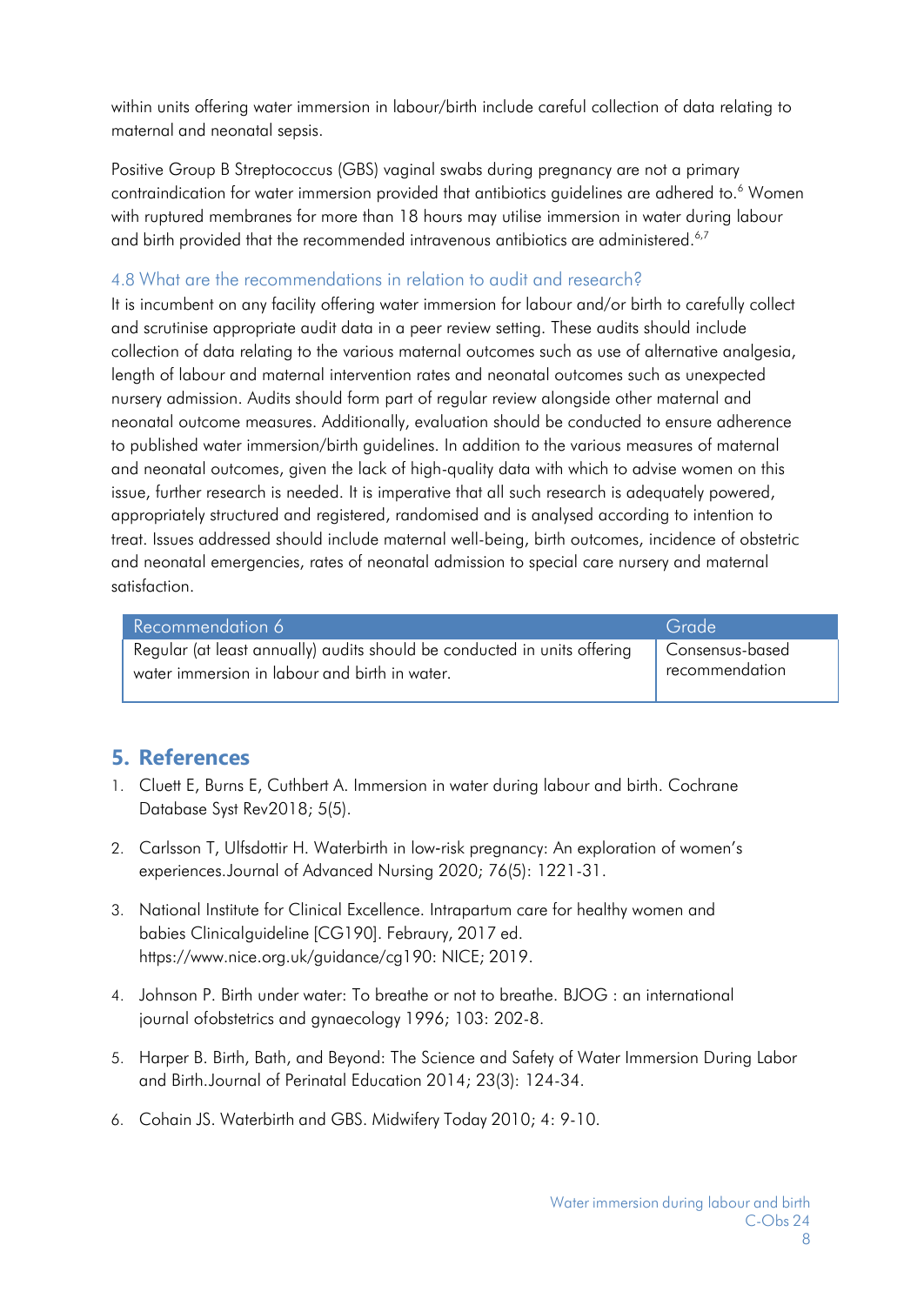- 7. Department of Health (Western Australia). Statewide clinical guidelines for women requesting immersionin water for pain management during labour and/or birth.; 2017.
- 8. National Health and Medical Research Council. NHMRC additional levels of evidence and grades forrecommendations for developers of guidelines. Canberra; 2009

# <span id="page-8-0"></span>**6. Other suggested reading**

Australian College of Midwives. Position Statement on the use of Water Immersion for Labour and Birth. 2013;<https://www.midwives.org.au/position-statements>

Cluett E, Burns E, Cuthbert A. Immersion in water during labour and birth. Cochrane Database Syst Rev 2018; 5(5).

Davies M. Water births and the research required to assess the benefits versus the harms J Paediatr Child Health, 2012; 48 (9): pp. 726-729.

Maude R, Foureur M. It's beyond water: stories of women's experience of using water for labour and birth. Women and Birth 2007 20(1):pp.17-24.

Maude, R. Getting into the water: a prospective observational study of water immersion for labour and birth at a New Zealand District Health Board. BMC Pregnancy and Childbirth 2020; Vol20:312 pp.1-12.

Nutter E, Meyer S, Shaw‐Battista J, Marowitz A. Waterbirth: An Integrative Analysis of Peer‐ Reviewed Literature. Journal of Midwifery & Women's Health. 2014;59(3):286–319.

New Zealand College of Midwives. Consensus Statement: The Use of Water for Labour and Birth. 2015; [https://www.midwife.org.nz/wp-content/uploads/2019/05/The-Use-of-Water-for-Labour](https://www.midwife.org.nz/wp-content/uploads/2019/05/The-Use-of-Water-for-Labour-and-Birth.pdf)[and-Birth.pdf](https://www.midwife.org.nz/wp-content/uploads/2019/05/The-Use-of-Water-for-Labour-and-Birth.pdf)

Links to other College statements

Evidence-based Medicine, Obstetrics and Gynaecology (C-Gen 15) [https://www.ranzcog.edu.au/RANZCOG\\_SITE/media/RANZCOG-](https://www.ranzcog.edu.au/RANZCOG_SITE/media/RANZCOG-MEDIA/Women%27s%20Health/Statement%20and%20guidelines/Clinical%20-%20General/Evidence-based-medicine%2C-Obstetrics-and-Gynaecology-(C-Gen-15)-Review-March-2016.pdf?ext=.pdf)[MEDIA/Women%27s%20Health/Statement%20and%20guidelines/Clinical%20-](https://www.ranzcog.edu.au/RANZCOG_SITE/media/RANZCOG-MEDIA/Women%27s%20Health/Statement%20and%20guidelines/Clinical%20-%20General/Evidence-based-medicine%2C-Obstetrics-and-Gynaecology-(C-Gen-15)-Review-March-2016.pdf?ext=.pdf) [%20General/Evidence-based-medicine,-Obstetrics-and-Gynaecology-\(C-Gen-15\)-Review-March-](https://www.ranzcog.edu.au/RANZCOG_SITE/media/RANZCOG-MEDIA/Women%27s%20Health/Statement%20and%20guidelines/Clinical%20-%20General/Evidence-based-medicine%2C-Obstetrics-and-Gynaecology-(C-Gen-15)-Review-March-2016.pdf?ext=.pdf)[2016.pdf?ext=.pdf](https://www.ranzcog.edu.au/RANZCOG_SITE/media/RANZCOG-MEDIA/Women%27s%20Health/Statement%20and%20guidelines/Clinical%20-%20General/Evidence-based-medicine%2C-Obstetrics-and-Gynaecology-(C-Gen-15)-Review-March-2016.pdf?ext=.pdf)

# <span id="page-8-1"></span>**7. Patient information**

A range of RANZCOG Patient Information Pamphlets can be ordered via: [https://www.ranzcog.edu.au/Womens-Health/Patient-Information-Guides/Patient-Information-](https://www.ranzcog.edu.au/Womens-Health/Patient-Information-Guides/Patient-Information-Pamphlets)**[Pamphlets](https://www.ranzcog.edu.au/Womens-Health/Patient-Information-Guides/Patient-Information-Pamphlets)**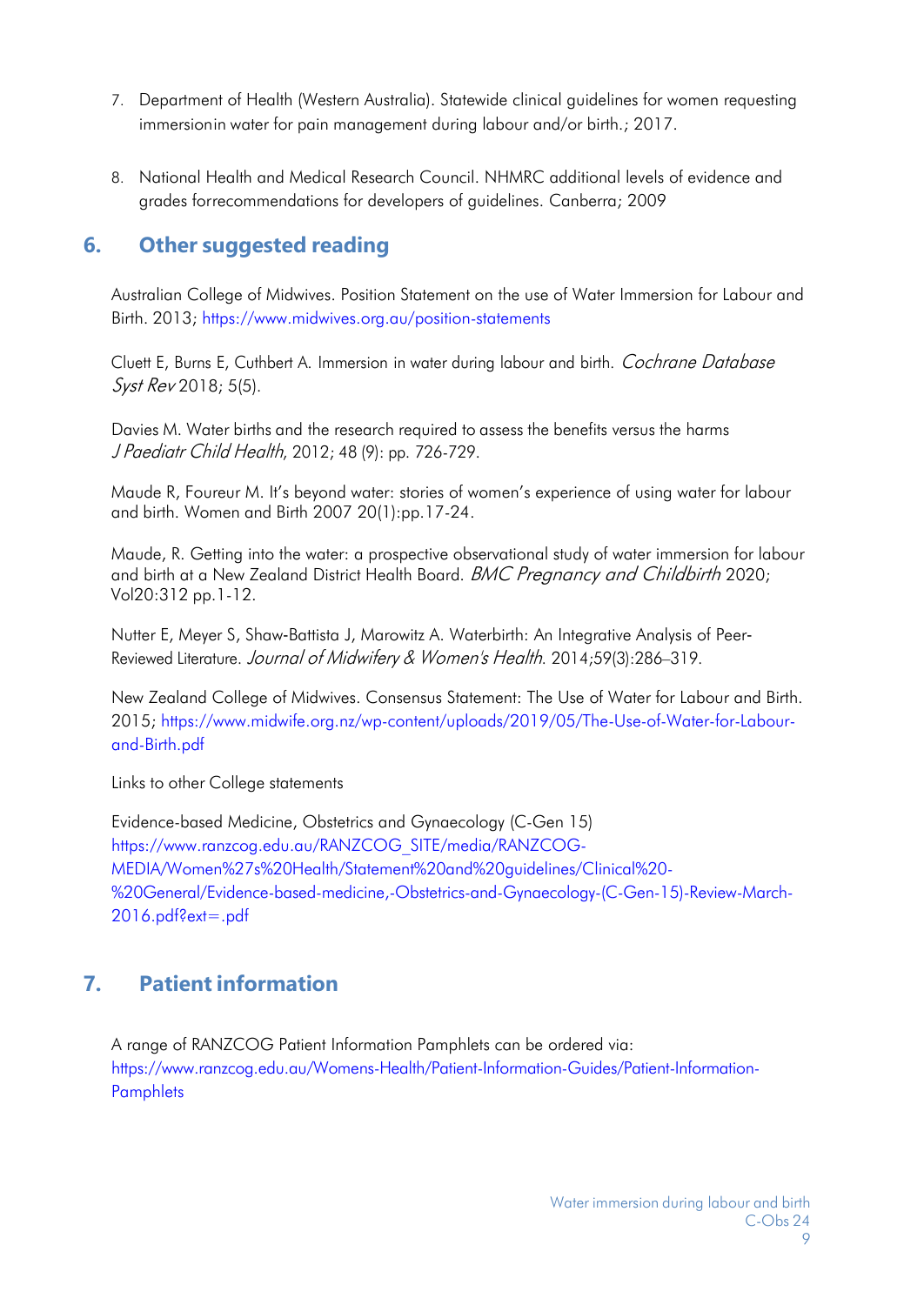# <span id="page-9-0"></span>**8. Appendices**

Appendix A Women's Health Committee Membership

| Name                              | Position on Committee                 |
|-----------------------------------|---------------------------------------|
| Professor Yee Leung               | Chair and Board Member                |
| Dr Gillian Gibson                 | Deputy Chair, Gynaecology             |
| Dr Scott White                    | Deputy Chair, Obstetrics              |
| Associate Professor Ian Pettigrew | Member and EAC Representative         |
| Dr Kristy Milward                 | Member and Councillor                 |
| Dr Will Milford                   | Member and Councillor                 |
| Dr Frank O'Keeffe                 | Member and Councillor                 |
| Professor Sue Walker              | Member                                |
| Dr Roy Watson                     | Member and Councillor                 |
| Dr Susan Fleming                  | Member and Councillor                 |
| Dr Sue Belgrave                   | Member and Councillor                 |
| Dr Marilyn Clarke                 | <b>ATSI Representative</b>            |
| Associate Professor Kirsten Black | Member                                |
| Dr Thangeswaran Rudra             | Member                                |
| Dr Nisha Khot                     | Member and SIMG Representative        |
| Dr Judith Gardiner                | Diplomate Representative              |
| Dr Angela Brown                   | Midwifery Representative, Australia   |
| Ms Adrienne Priday                | Midwifery Representative, New Zealand |
| Ms Ann Jorgensen                  | Community Representative              |
| Dr Rebecca Mackenzie-Proctor      | <b>Trainee Representative</b>         |
| Dr Leigh Duncan                   | Maori Representative                  |
| Prof Caroline De Costa            | Co-opted member (ANZJOG member)       |
| Dr Christine Sammartino           | Observer                              |

# <span id="page-9-1"></span>Appendix B Overview of the development and review process for this statement

i. Steps in developing and updating this statement

This statement was originally developed in July 2008 and was most recently reviewed in February 2021. The Women's Health Committee carried out the following steps in reviewing this statement:

- Declarations of interest were sought from all members prior to reviewing this statement.
- Structured clinical questions were developed and agreed upon.
- An updated literature search to answer the clinical questions was undertaken.
- At the November teleconference committee meeting, the existing consensus-based recommendations were reviewed and updated (where appropriate) based on the available body of evidence and clinical expertise. Recommendations were graded as set out below in Appendix B part iii)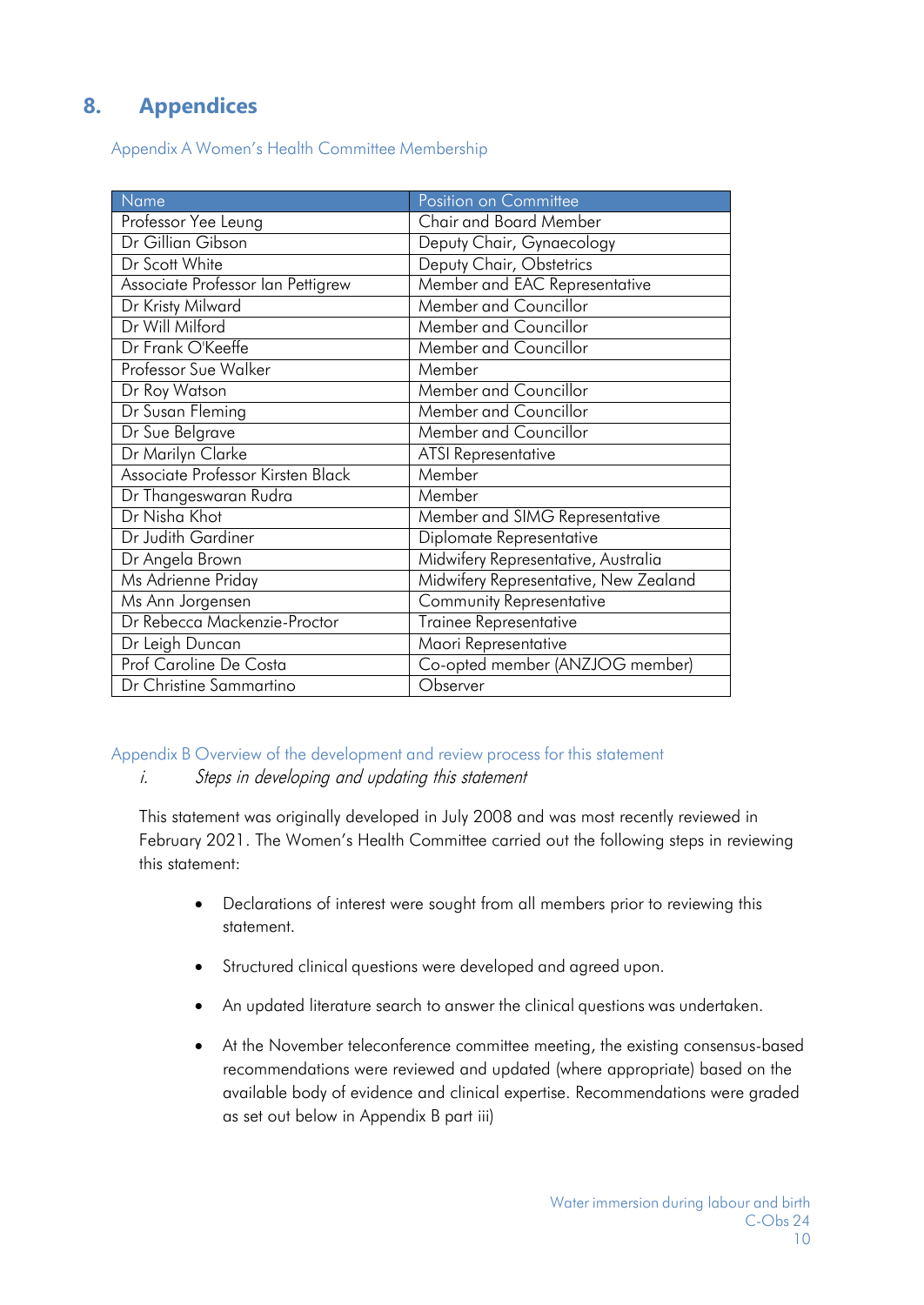## ii. Declaration of interest process and management

Declaring interests is essential in order to prevent any potential conflict between the private interests of members, and their duties as part of the Women's Health Committee.

A declaration of interest form specific to guidelines and statements was developed by RANZCOG and approved by the RANZCOG Board in September 2012. The Women's Health Committee members were required to declare their relevant interests in writing on this form prior to participating in the review of this statement.

Members were required to update their information as soon as they become aware of any changes to their interests and there was also a standing agenda item at each meeting where declarations of interest were called for and recorded as part of the meeting minutes.

There were no significant real or perceived conflicts of interest that required management during the process of updating this statement.

## iii. Grading of recommendations

Each recommendation in this College statement is given an overall grade as per the table below, based on the National Health and Medical Research Council (NHMRC) Levels of Evidence and Grades of Recommendations for Developers of Guidelines.<sup>8</sup> Where no robust evidence was available but there was sufficient consensus within the Women's Health Committee, consensus-based recommendations were developed or existing ones updated and are identifiable as such. Consensus-based recommendations were agreed to by the entire committee. Good Practice Notes are highlighted throughout and provide practical guidance to facilitate implementation. These were also developed through consensus of the entire committee.

| Recommendation category |   | Description                                                                                                    |
|-------------------------|---|----------------------------------------------------------------------------------------------------------------|
| Evidence-based          | A | Body of evidence can be trusted to guide practice                                                              |
|                         | B | Body of evidence can be trusted to guide practice in<br>most situations                                        |
|                         | C | Body of evidence provides some support for<br>recommendation(s) but care should be taken in its<br>application |
|                         | D | The body of evidence is weak and the<br>recommendation must be applied with caution                            |
| Consensus-based         |   | Recommendation based on clinical opinion and<br>expertise as insufficient evidence available                   |
| Good Practice Note      |   | Practical advice and information based on clinical<br>opinion and expertise                                    |